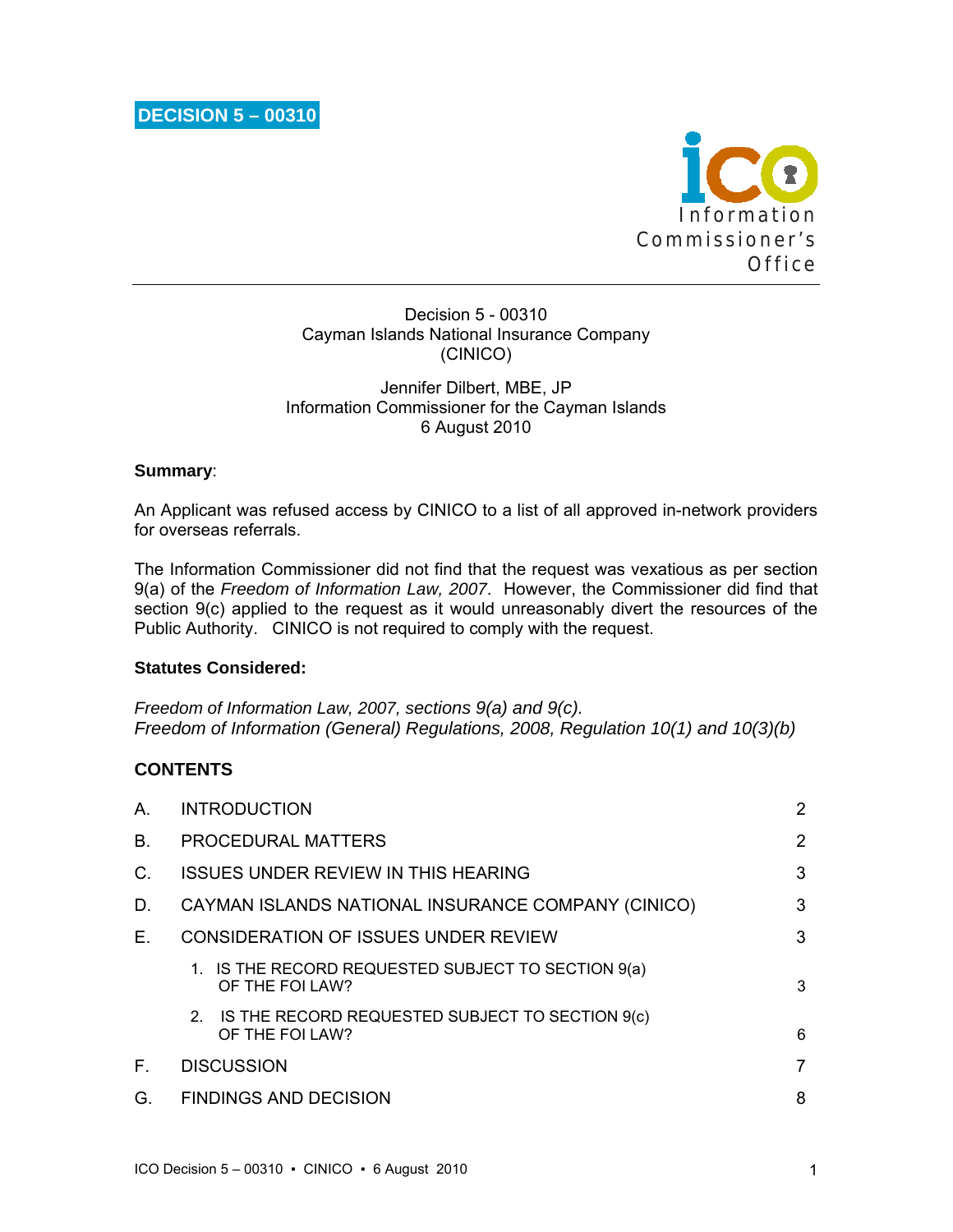# **A. INTRODUCTION**

- [1] On 1 February 2010, the Applicant made the following request to CINICO: "I understand that for overseas referrals there exists a list of approved in-network providers. Can you please provide that list of all in-network providers".
- [2] CINICO refused access to the records citing sections 9(a) and 9(c) of the *Freedom of Information Law, 2007* ("FOI Law"). An internal review of the request was conducted by the Chief Officer of CINICO, who on 30 March 2010 upheld the decision of the Information Manager to withhold the responsive record. The Applicant appealed the matter to my office on 6 April 2010, and as per the procedures of the Information Commissioner's Office ("ICO") an attempt was made to resolve the matter through mediation. The issues were not resolved, and the matter proceeded to a formal Hearing before me.

## **B. PROCEDURAL MATTERS**

- [3] While parties to a Hearing are not required to retain legal council, it is noteworthy that this is the first formal Hearing to come before me where the Public Authority has not been represented by the Cayman Islands Legal Department.
- [4] There were several procedural hurdles during this Hearing. In the first instance, the Applicant did not provide a submission. On 7 July 2010, once the noon deadline for Initial Submissions had passed, the Registrar of Hearings contacted the Applicant to inquire if they intended to set out their position in this matter. While a formal submission was not provided, the Applicant's response to this correspondence was accepted in lieu.
- [5] On 11 July 2010, the Applicant again wrote to the Registrar, without, however, making it clear whether this communication was intended as a formal reply submission. Confirmation from the Applicant was sought, but as no response was provided, the Registrar again accepted this correspondence as a submission and treated it as such.
- [6] In turn, the Public Authority did not provide a reply submission, and was contacted by the Registrar to confirm that none was forthcoming.
- [7] Before the Close of Hearing, it came to my attention that the policy document which indicates the existence of the list of providers sought by the Applicant, and which was referred to by both the Applicant and the Public Authority, had not been included in submissions. While CINICO did include one page from the document, in order for me to ascertain the full context and circumstances of this request it was imperative that the entire policy be provided for review. The document was therefore requested from CINICO.
- [8] In the interest of fairness, clarity and expediency, it is of the utmost importance that the established hearing procedures are adhered to by all parties, in terms of timelines, formats and methods of submissions. It is vital that all parties understand the process, apply it correctly, and respect my statutory powers to inspect documentation and investigate a matter before me. It is with significant concern, therefore, that I note the difficulties met by the Registrar in this regard.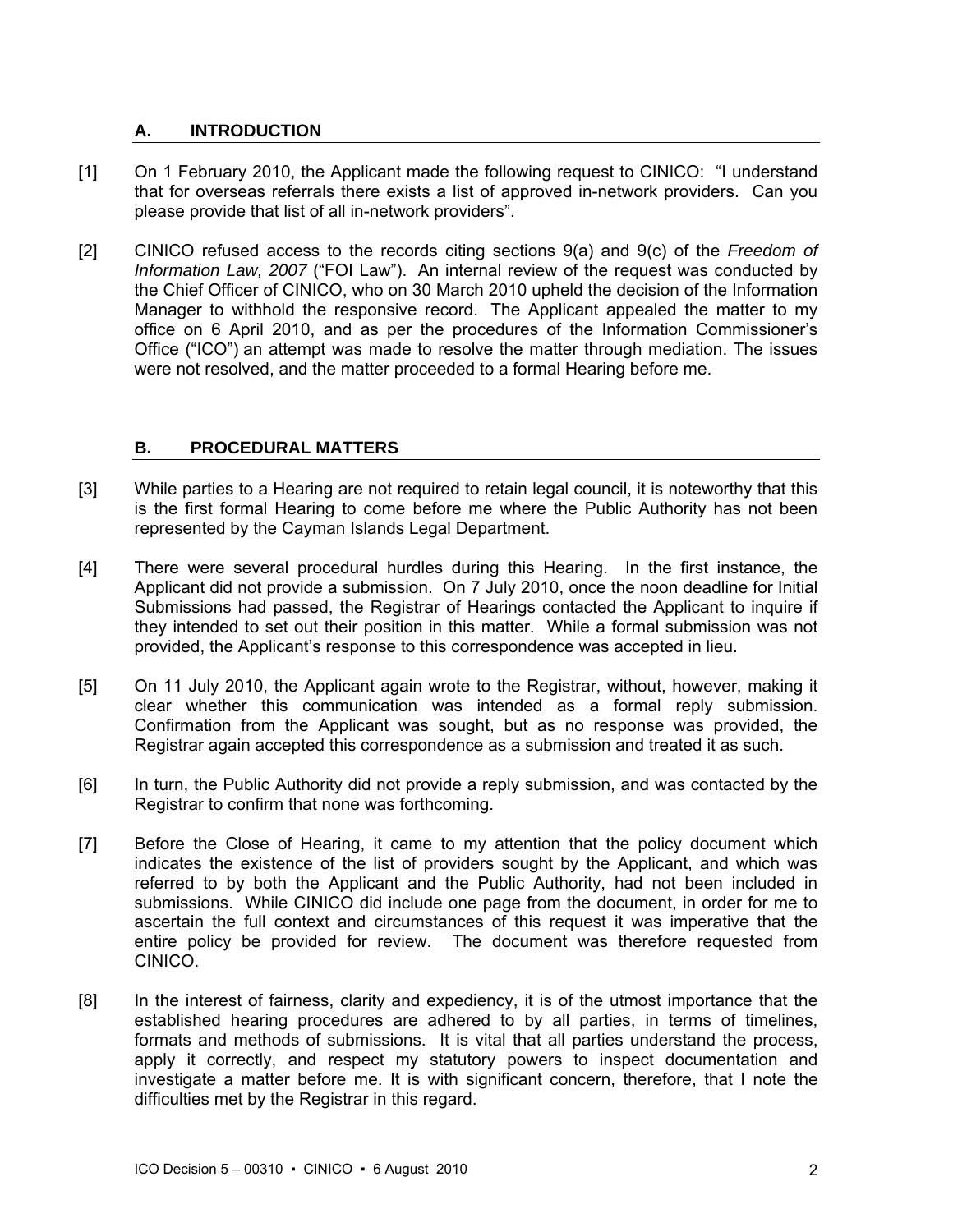## **C. ISSUES UNDER REVIEW IN THIS HEARING**

- [9] The issues to be decided in this Hearing are:
	- **1. Section 9(a)** Is the Public Authority not required to comply with the request because the request is vexatious?
	- **2. Section 9(c)** Is the Public Authority not required to comply with the request because compliance with the request would unreasonably divert its resources?

## **D. CAYMAN ISLANDS NATIONAL INSURANCE COMPANY (CINICO)**

- [10] CINICO is a government-owned insurance company formed to provide health insurance coverage to civil servants (employees and pensioners) and certain other residents of the Cayman Islands. In providing overseas coverage, CINICO has contracted with a third party administrator to manage all medical services for CINICO members outside the Cayman Islands. This administrator has world wide provider networks consisting of thousands of physicians and medical facilities.
- [11] For planned overseas medical services, CINICO members must receive a referral from the Cayman Islands Health Services Authority, who then contacts the administrator who determines the best provider to satisfy the medical need. In an emergency overseas, special provisions apply to allow the member to receive immediate medical care, and to contact the administrator's hotline within 48 hours.

## **E. CONSIDERATION OF ISSUES UNDER REVIEW**

## **1. IS THE RECORD REQUESTED SUBJECT TO SECTION 9(a) OF THE FOI LAW?**

- [12] CINICO has denied access to the requested record on the grounds that it is subject to section 9(a) of the FOI Law. This section states:
	- 9. A public authority is not required to comply with a request where-
		- (a) the request is vexatious;

## **1(a) The position of CINICO**

[13] In its submission, the Public Authority demonstrates that it advised the Applicant that there was no single document that lists all the providers, and attempted to help the Applicant receive a more specific list by trying to ascertain the country, region, and type of medical facility and doctor that was required by the Applicant. The Public Authority explained to the Applicant how to access overseas medical care. It submits that the Applicant did not attempt to work with the Information Manager in clarifying the information requested, by: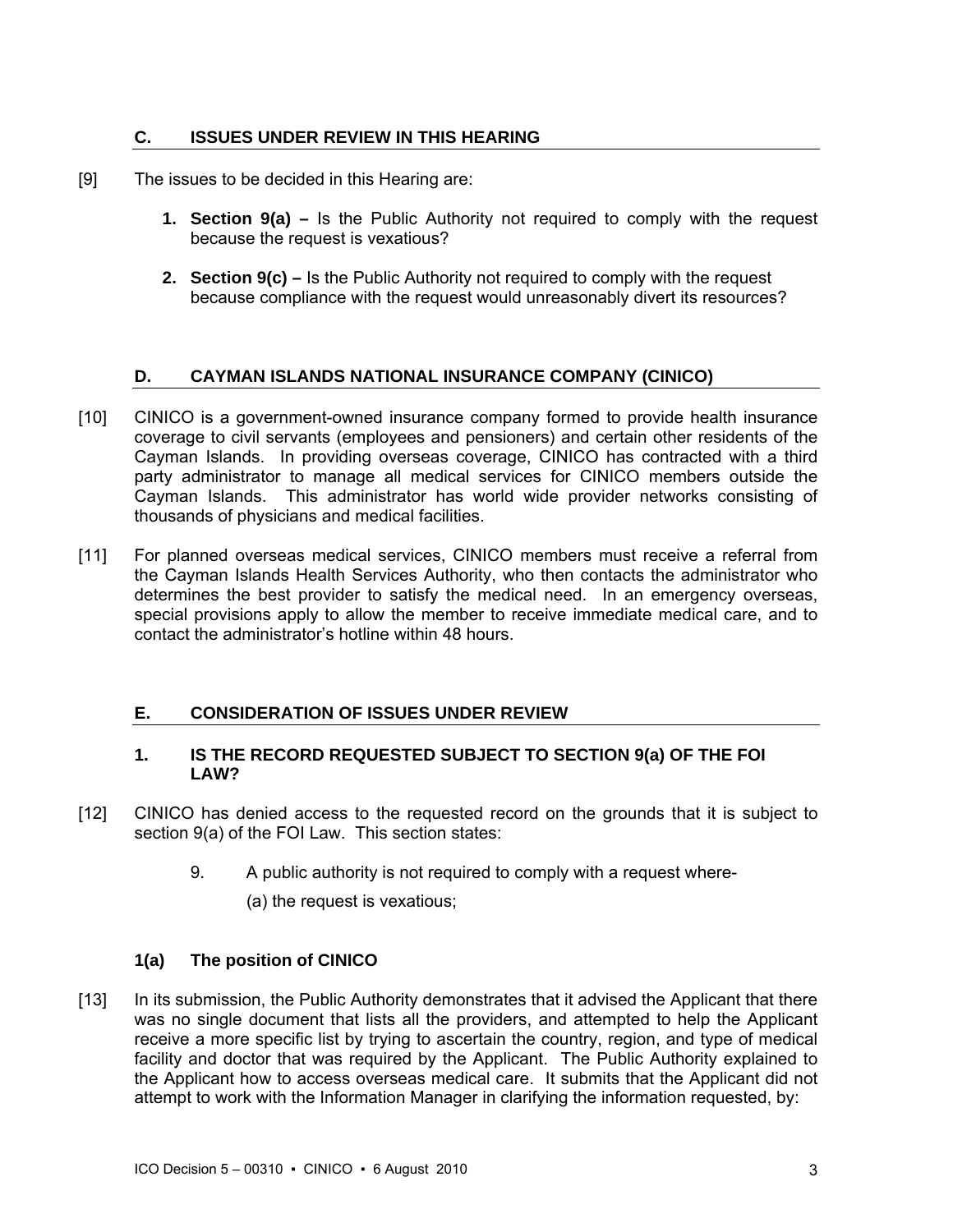*(1) not acknowledging my points of the breath [sic] of the search and work required in producing a document for an all inclusive list (2) invoking their right to the I.C.O. without recognizing by law that I have a right to narrow the scope of the request (3) no acknowledgement of my recommendations to pursue if they had a medical concern which would provide a relevant provider list and keep the matter private.* 

[14] CINICO further contends that:

*at all times it was stated that I wanted to comply with the request, but the applicant refused to acknowledge this or attempt to work with me in fulfilling their request. This demonstrates a conflict approach which seems to be more than just wanting the answer to the question the applicant submitted.* 

[15] CINICO also notes that this Applicant has a history of confrontation in requesting documents from CINICO.

# **1(b) The Applicant's position**

[15] As set out under PROCEDURAL MATTERS above, in the initial submission in support of the appeal the Applicant states that:

> *My request was for information that CINICO has agreed in its signed and approved planning document that they will provide this information on its website. I am not requesting anything outside the norm nor anything that CINICO has not already agreed, in writing, to provide.*

[16] In the subsequent reply submission the applicant contends that:

*CINICO's standard policy document does not make it clear that they will only provide the information in a medical emergency nor is that "understood" to be the case. In fact I re-iterate again that the signed policy document I saw stated that all information would be posted on their website. How is that implied [sic] that it is only provided in medical emergencies or on an as needed basis. It states it will be published to the website and I believe in all fairness they should be doing what they state they will be doing in their own policy document.* 

### **1(c) Discussion and finding – Is the record requested subject to section 9(a) of the FOI Law?**

[17] Under section 9(a) a public authority is not required to comply with a request where the request is vexatious. This exclusion is not subject to a public interest test. Section 9 is essentially a remedial tool the public authorities possess to curb abuse of the right of access. The term "vexatious" is not defined in the FOI Law or Regulations, and is therefore intended to have its ordinary meaning, such as "instituted without sufficient grounds and serving only to cause annoyance...<sup>1"</sup>. It is premised on the assumption that a person who wields their statutory rights in a vexatious manner, unnecessarily burdens a public authority and threatens or diminishes the ability of others to exercise their statutory access rights. Vexatious requests also threaten to bring the FOI Law into disrepute.

l

<sup>1</sup> <http://www.dictionary.com>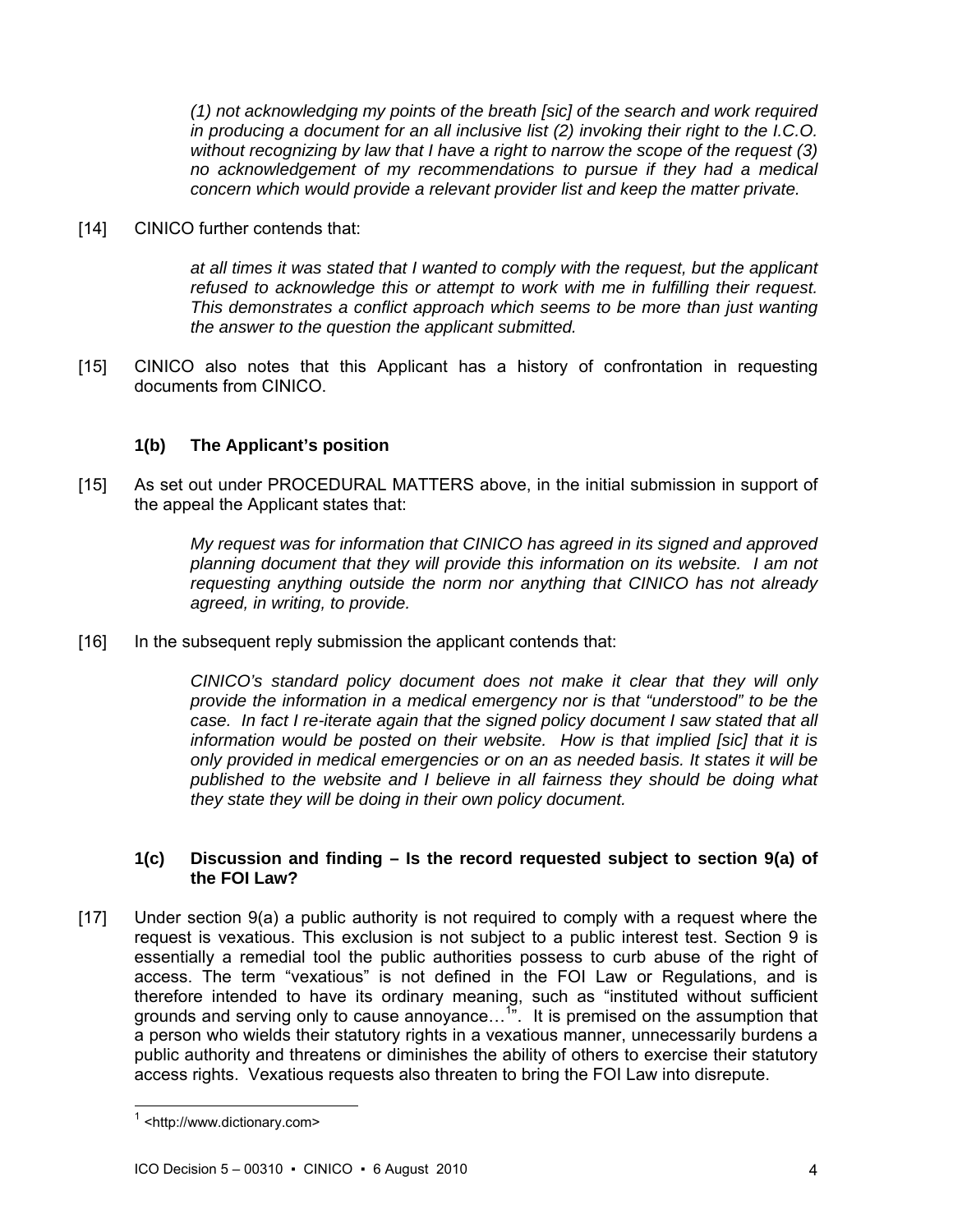[18] Guidance from the UK Information Commissioner's Office<sup>2</sup> offers that in identifying a vexatious request the following questions should be considered, taking into account the context and history of the request:

### **(i) Can the request fairly be seen as obsessive?**

I see no evidence to suggest that this particular request is obsessive. I have not been advised of further requests from this Applicant that, for example, overlap with this request or are similar to this request.

### **(ii) Is the request harassing the authority or causing distress to staff?**

While the Public Authority does indicate that there is a history of confrontation in requesting documents by the Applicant, no direct evidence has been supplied to support a claim for any significant distress in this case other than a general lack of cooperation.

### **(iii) Would complying with the request impose a significant burden?**

With respect to whether complying with the request would impose a significant burden, the issue of unreasonable diversion of resources of the Public Authority is best addressed under section 9(c) of the FOI Law which is discussed later below.

### **(iv) Is the request designed to cause disruption or annoyance?**

While I can see how this request might cause disruption or annoyance, I am not convinced that it was designed to do so. I have not been shown that any such annoyance or disruption is of such a serious nature that the request should be considered vexatious. The Applicant did decline to work cooperatively with the Public Authority, but in all fairness, was requesting something that the applicant was led to believe was available to the public in a CINICO policy document.

### **(v) Does the request lack any serious purpose or value?**

Finally, I question whether the request has any serious purpose or value. While pursuant to section 6(3) of the FOI Law, an applicant is not required to give any reason for requesting access to a record, I cannot fathom any purpose or value to one person obtaining a list of every single service provider contracted by the CINICO administrator in every country of the world. CINICO did offer to provide details for a specific country or region, and a specific type of medical facility provider, but the Applicant declined to narrow the scope of the request. However, this apparent lack of serious purpose or value in itself, in my opinion, does not render the request automatically vexatious, particularly in the absence of the other relevant factors examined above.

l

<sup>2</sup> Information Commissioner's Office (UK), *Freedom of Information Act:vexatious or repeated requests, v*ersion 4, 3 December 2008, http://www.ico.gov.uk/upload/documents/library/freedom\_of\_information /detailed\_specialist\_guides/vexatious\_and\_repeated\_requests.pdf (accessed 4 August 2010)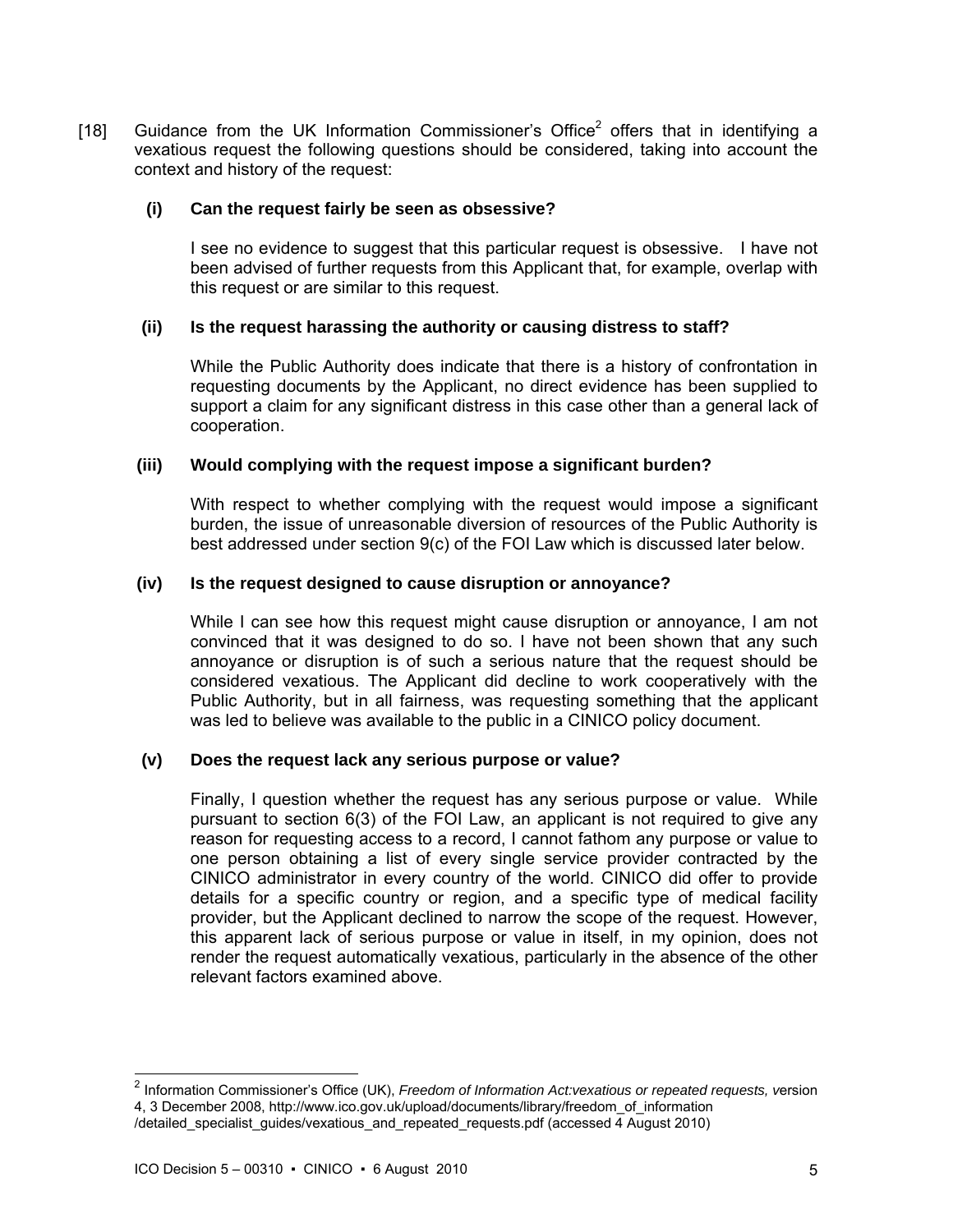- [19] The UK Information Commissioner's Office further advises that to judge a request vexatious, a relatively strong argument should be made under more than one of the questions.
- [20] With respect to context and history, CINICO states that this Applicant has a history of confrontation in requesting documents. It does not however provide me with evidence that the course of this particular request was vexatious. It must be remembered that the Law requires that it is the request, and not the requestor, that is vexatious.
- [21] Considering all the above, and also that the Applicant has a reasonable expectation that the information was promised on the CINICO website and should be readily available, I do not find that the request can be deemed to be vexatious.
- [22] **I therefore find that the request for the record is not subject to section 9(a) of the FOI Law.**

### **2. IS THE RECORD REQUESTED SUBJECT TO SECTION 9(c) OF THE FOI LAW?**

[23] CINICO is also refusing access to the responsive record on the grounds that compliance with the request would unreasonably divert its resources.

Section 9(c) states:

9. A public authority is not required to comply with a request where-

… (c) compliance with the request would unreasonably divert its resources;

- [24] Before a public authority can apply this section of the Law, Regulation 10 of the FOI Regulations<sup>3</sup> sets out what is to be considered and done by the Information Manager of the public authority.
- [25] The Regulations state:
	- 10(1) Before a public authority makes a decision to refuse access under section 9 (c) of the Law (on the basis that the request would unreasonably divert its resources) the information manager shall send written communication to the applicant-
		- (a) explaining how the request is likely to unreasonably divert resources; and
		- (b) inviting consultation with a view to narrowing the request.
- [26] The Regulations further state:

l

10(3)(b) the types of factors which shall be considered to determine whether the diversion of resources would be unreasonable include-

 $3$  The Freedom of Information (General ) Regulations, 2008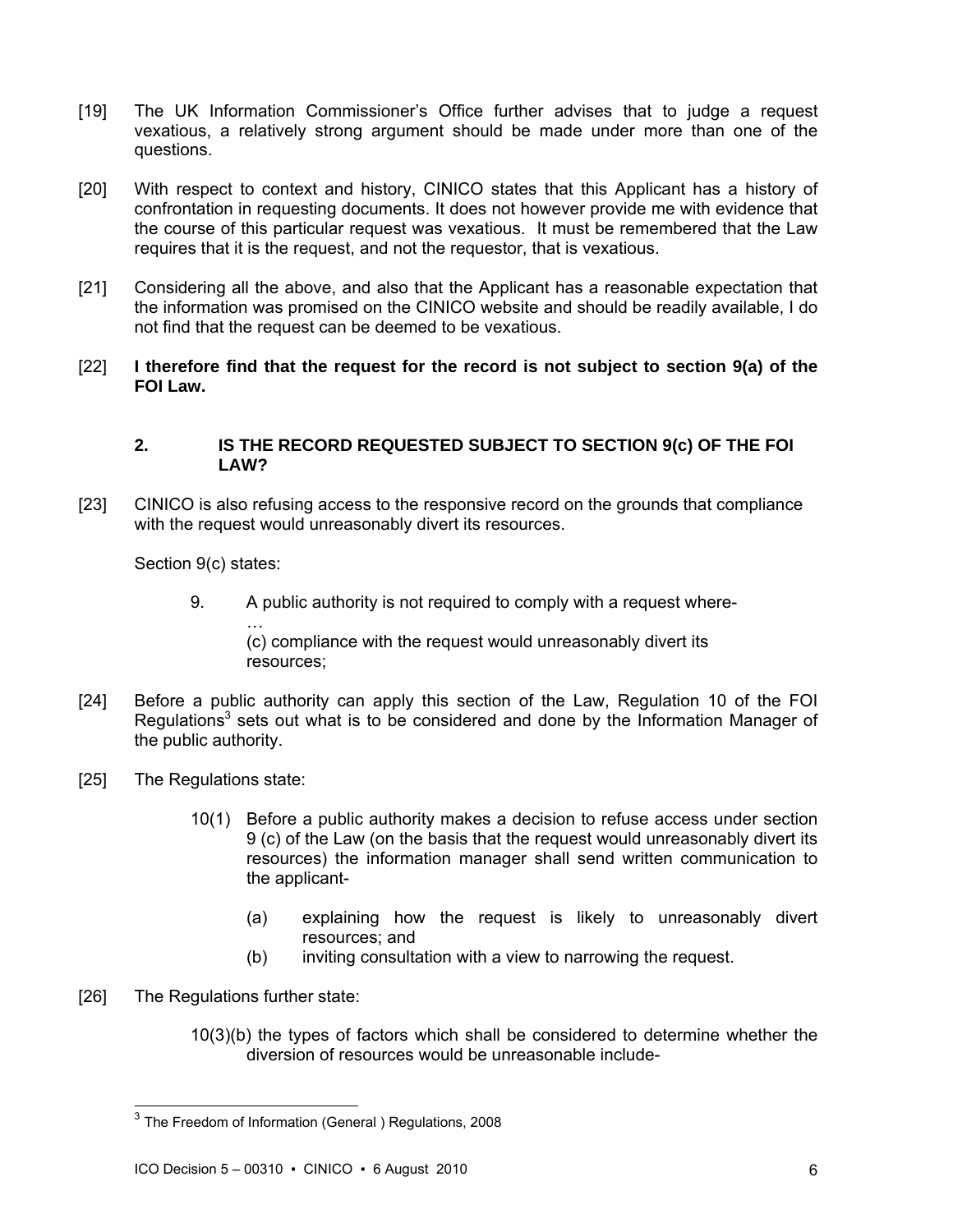- (i) the nature and size of the public authority;
- (ii) the number, type and volume of records falling within the request; and
- (iii) the work time involved in fully processing the request.

## **2(a) The position of CINICO**

- [27] The Public Authority advises that they have the ability, when requested, to provide names and locations of providers in advance if a member will be traveling and they let CINICO know where they will be. However, there is no existing document that lists all provider networks, and to create an all inclusive list would involve several companies and a lot of time and expense.
- [28] CINICO has provided me with copies of correspondence with the third party administrator in which the administrator gives details of what resources would be required to create a single listing of all providers, locations and facilities. They estimate that such a project would cost about US \$30,000 and would result in a document in excess of 100,000 pages.

## **2(b) The Applicant's position**

[29] The Applicant made no further submissions other than those quoted in 1(b) above. This in no way diminishes the Applicant's case, as under section 43(2) of the FOI Law, in any appeal the burden of proof shall be on the public authority to show that it acted in accordance with its obligations under the Law.

### **2(c) Discussion and finding – Is the request subject to section 9(c) of the FOI Law?**

- [30] It is clear to me that the Information Manager of the Public Authority complied with the Regulations and attempted to explain to the Applicant the breadth of the request, and invited the Applicant to narrow the request. It is also clear that the number, type and volume of records falling within the request are very large, and the work time involved in fully processing the request would be great. I am somewhat skeptical of the cost estimate of \$30,000 that was quoted to produce the list of in-network providers. However, I am of the opinion that if CINICO was even required to pay half the quoted amount, this would only serve to create a document that would soon be outdated and hold little or no value to either one applicant or the general public. The production of this document would be an unreasonable diversion of resources of CINICO.
- [31] **I find that section 9(c) of the FOI Law applies to the request and the Public Authority is not required to comply with the request.**

## **F. DISCUSSION**

[32] The Applicant, in the original request and in subsequent correspondence, alluded to several facts that merit some consideration. First, the Applicant stated that "I understand